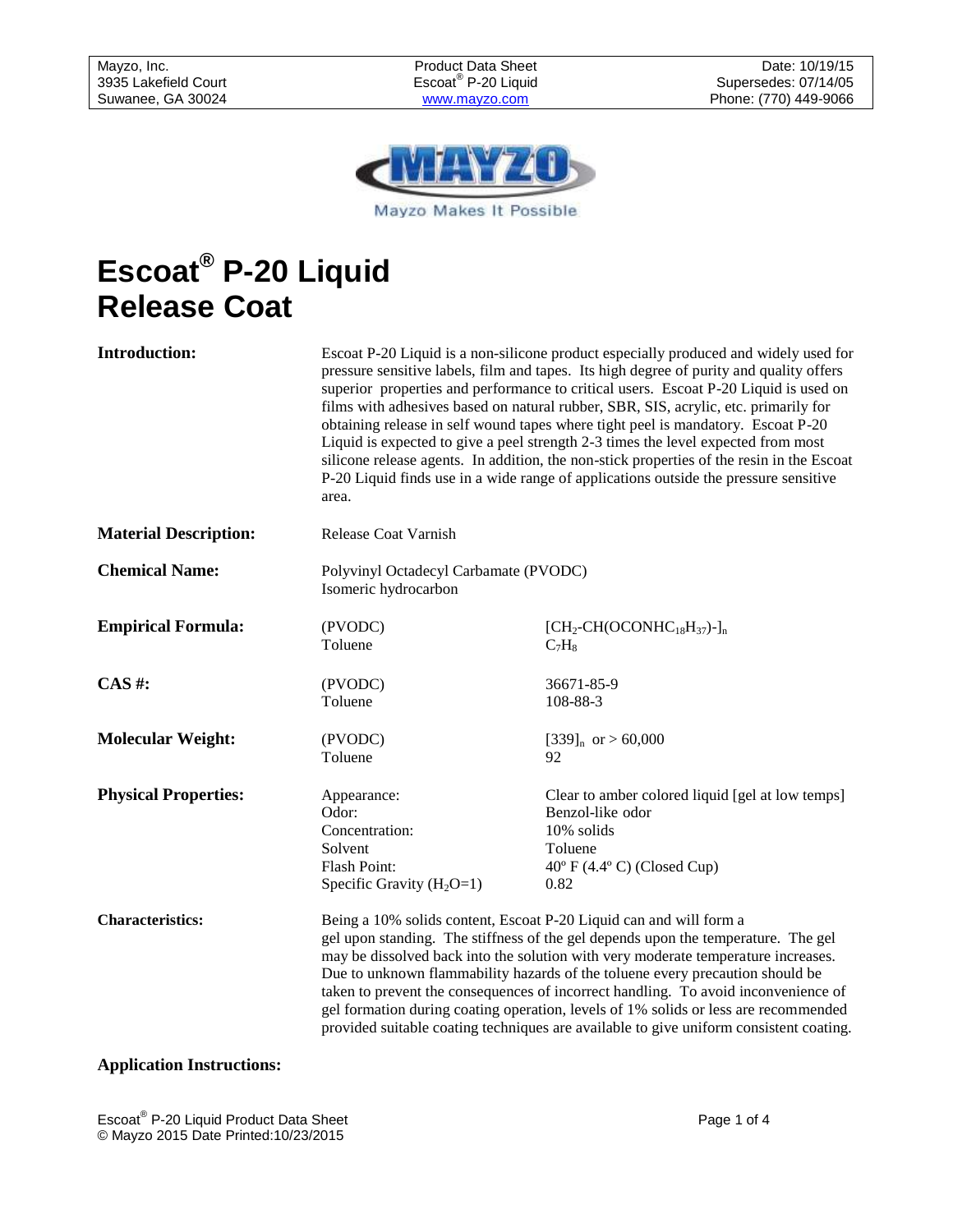| Mayzo, Inc.<br>3935 Lakefield Court<br>Suwanee, GA 30024 | <b>Product Data Sheet</b><br>Escoat <sup>®</sup> P-20 Liquid<br>www.mayzo.com                                                                                                                                                                                                                                                                                                                                                                                                                                                                                                                                                             | Date: 10/19/15<br>Supersedes: 07/14/05<br>Phone: (770) 449-9066                                                                                                                                                                                               |  |  |  |
|----------------------------------------------------------|-------------------------------------------------------------------------------------------------------------------------------------------------------------------------------------------------------------------------------------------------------------------------------------------------------------------------------------------------------------------------------------------------------------------------------------------------------------------------------------------------------------------------------------------------------------------------------------------------------------------------------------------|---------------------------------------------------------------------------------------------------------------------------------------------------------------------------------------------------------------------------------------------------------------|--|--|--|
|                                                          | preclude gel formation.                                                                                                                                                                                                                                                                                                                                                                                                                                                                                                                                                                                                                   | Temperature of Escoat P-20 Liquid Release Coats should be at least 90°F to                                                                                                                                                                                    |  |  |  |
|                                                          | Mix well. Heat and mix until no residue is present. A milky waxy material<br>could settle out if Escoat P-20 Liquid Release Coats are stored at temperatures<br>significantly below 90°F.                                                                                                                                                                                                                                                                                                                                                                                                                                                 |                                                                                                                                                                                                                                                               |  |  |  |
|                                                          | Recirculate Escoat® P-20 Liquid Release Coat from a heated, large container (5<br>gallon). The entire system must be warm including analox roller and reservoir<br>before applying.                                                                                                                                                                                                                                                                                                                                                                                                                                                       |                                                                                                                                                                                                                                                               |  |  |  |
|                                                          |                                                                                                                                                                                                                                                                                                                                                                                                                                                                                                                                                                                                                                           | For initial trial runs, operate at very slow speeds. It's important to <i>completely</i><br>dry ink and release coat. Rewind rolls, and allow rolls to temperature stabilize<br>for 3-4 hours. Then unwind. Check for adhesive pick-off and tack of adhesive. |  |  |  |
|                                                          | Escoat P-20 Liquid provides good release properties and prevents delamination<br>٠<br>or tearing when applied to the backing on the side opposite the adhesive. It has<br>been extensively tested and is widely approved for use with pressure sensitive<br>tapes such as polypropylene, polyester, polyethylene, cellophane, duct tapes and<br>other substrates that require unwinding ease. May also be used for foil and<br>paper. When Escoat P-20 Liquid is used as a release coat on paper, a barrier coat<br>is recommended. Escoat P-20 Liquid is particularly useful to give light release<br>on so-called "easy peel" acrylics. |                                                                                                                                                                                                                                                               |  |  |  |
|                                                          | Good release properties can be obtained using as little as a $0.5 - 2.0\%$ solids<br>material in toluene and a very fine gravure roller. A smoothing bar after<br>application is recommended. It is essential to keep the gravure roller clean at<br>these low levels of application to ensure consistent application. Laboratory<br>evaluations can be made with Meyer rods or other simple application methods<br>where a consistent near monomolecular layer of Escoat P-20 can be put down.                                                                                                                                           |                                                                                                                                                                                                                                                               |  |  |  |
| <b>Printing:</b>                                         | Polypropylene, Polyester, & Polyethylene films:<br>When printing tapes, be aware that tapes coated with acrylic adhesives may have<br>release coat on non-adhesive side. In addition, solvent rubber and hot melt adhesive<br>coated tape will have release coat.                                                                                                                                                                                                                                                                                                                                                                         |                                                                                                                                                                                                                                                               |  |  |  |
|                                                          |                                                                                                                                                                                                                                                                                                                                                                                                                                                                                                                                                                                                                                           |                                                                                                                                                                                                                                                               |  |  |  |
| <b>Printing Sequence:</b>                                | Tapes with no release coat, printing procedure is as follows:<br>Corona treatment -> print -> dry -> release coat -> dry                                                                                                                                                                                                                                                                                                                                                                                                                                                                                                                  |                                                                                                                                                                                                                                                               |  |  |  |
|                                                          | Tapes with release coat, printing procedure is as follows:<br>Corona treatment or Primer $\rightarrow$ dry $\rightarrow$ print $\rightarrow$ dry $\rightarrow$ release coat $\rightarrow$ dry                                                                                                                                                                                                                                                                                                                                                                                                                                             |                                                                                                                                                                                                                                                               |  |  |  |
|                                                          | Release coat should be applied out of a heated recirculating system. Since toluene is<br>corrosive to the printing plates commonly used with flexographic printing, choose<br>plates that are solvent resistant.                                                                                                                                                                                                                                                                                                                                                                                                                          |                                                                                                                                                                                                                                                               |  |  |  |
| <b>Trouble Shooting:</b>                                 | Ink will not "stick"<br>А.                                                                                                                                                                                                                                                                                                                                                                                                                                                                                                                                                                                                                |                                                                                                                                                                                                                                                               |  |  |  |
|                                                          | 1.<br>Check analox roller to make sure no "caking" of ink block gravure<br>indentations on roller. These indentations must be cleaned to pick<br>up ink. Same for release coat analox roller.<br>2.<br>Check tape surface, is it release coated? If so, then it is almost<br>impossible to directly apply ink. Generally rubber based adhesives                                                                                                                                                                                                                                                                                           |                                                                                                                                                                                                                                                               |  |  |  |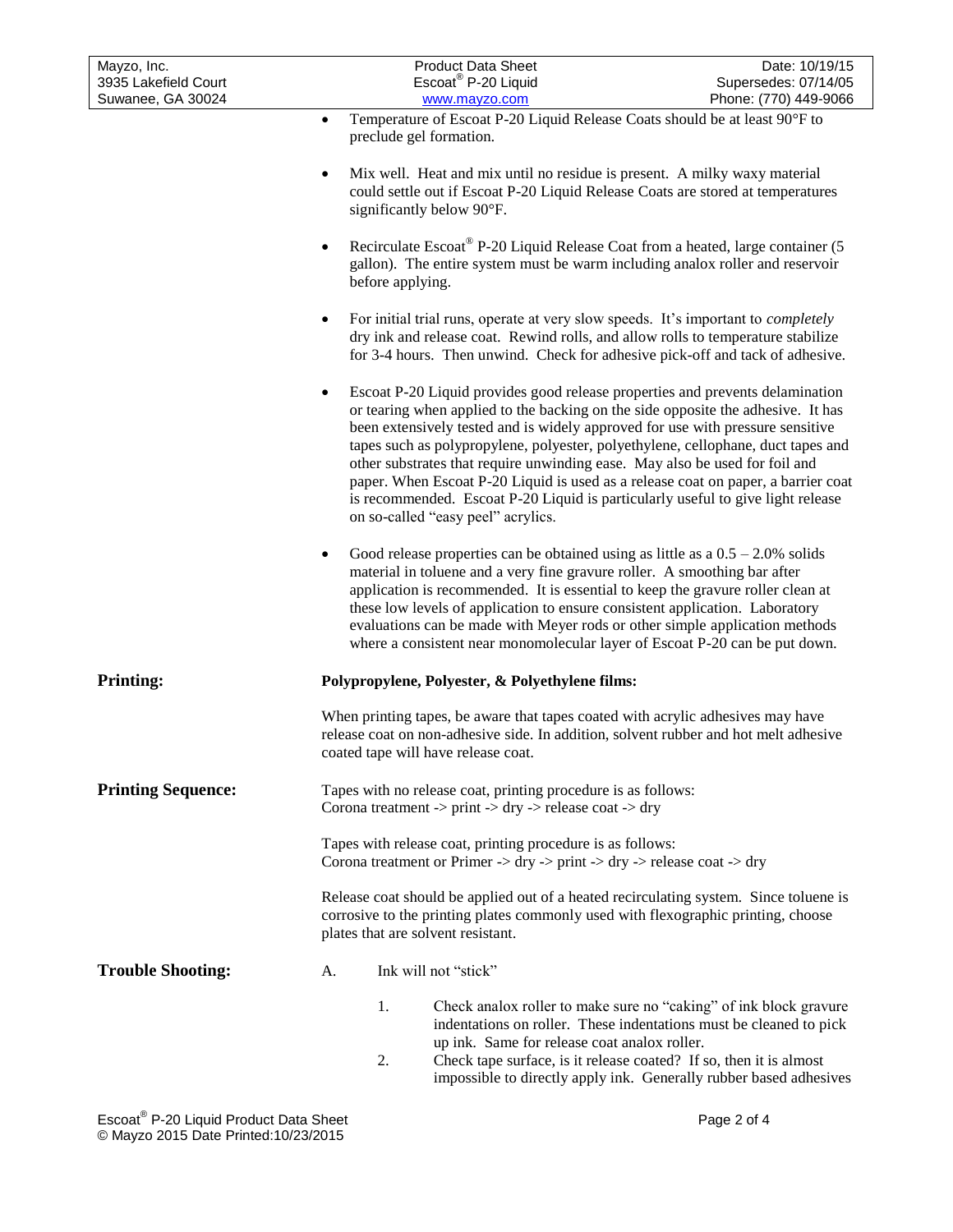| Mayzo, Inc.             |                                                                                                                                                                                                                                                                                                                                              | <b>Product Data Sheet</b>                                                                              | Date: 10/19/15                                                       |  |  |
|-------------------------|----------------------------------------------------------------------------------------------------------------------------------------------------------------------------------------------------------------------------------------------------------------------------------------------------------------------------------------------|--------------------------------------------------------------------------------------------------------|----------------------------------------------------------------------|--|--|
| 3935 Lakefield Court    | Escoat <sup>®</sup> P-20 Liquid                                                                                                                                                                                                                                                                                                              |                                                                                                        | Supersedes: 07/14/05                                                 |  |  |
| Suwanee, GA 30024       |                                                                                                                                                                                                                                                                                                                                              | www.mayzo.com                                                                                          | Phone: (770) 449-9066                                                |  |  |
|                         |                                                                                                                                                                                                                                                                                                                                              |                                                                                                        | are release coated. If tape is already release coated, you may need  |  |  |
|                         |                                                                                                                                                                                                                                                                                                                                              | corona treating and/or a primer coating.                                                               |                                                                      |  |  |
|                         | 3.                                                                                                                                                                                                                                                                                                                                           | Experiment with different inks. Consult ink supplier for inks                                          |                                                                      |  |  |
|                         |                                                                                                                                                                                                                                                                                                                                              | compatible with your tape surface.                                                                     |                                                                      |  |  |
|                         | Β.                                                                                                                                                                                                                                                                                                                                           | Ink will not dry                                                                                       |                                                                      |  |  |
|                         | 1.                                                                                                                                                                                                                                                                                                                                           | Slow press speed until drying occurs.                                                                  |                                                                      |  |  |
|                         | 2.                                                                                                                                                                                                                                                                                                                                           | Use finer analox roller.                                                                               |                                                                      |  |  |
|                         | 3.                                                                                                                                                                                                                                                                                                                                           | Add more heat and air movement or increase drying time.                                                |                                                                      |  |  |
|                         |                                                                                                                                                                                                                                                                                                                                              |                                                                                                        |                                                                      |  |  |
|                         | $C$ .                                                                                                                                                                                                                                                                                                                                        | Release coat "smears" ink                                                                              |                                                                      |  |  |
|                         | 1.                                                                                                                                                                                                                                                                                                                                           |                                                                                                        | Use slower press speed. Make sure ink is dry. Add more heat and      |  |  |
|                         | 2.                                                                                                                                                                                                                                                                                                                                           | air.<br>Use finer analox for release coating.                                                          |                                                                      |  |  |
|                         | 3.                                                                                                                                                                                                                                                                                                                                           |                                                                                                        | Ask ink supplier for ink less soluble in toluene. Toluene is the     |  |  |
|                         |                                                                                                                                                                                                                                                                                                                                              | solvent for Escoat P-20 Liquid.                                                                        |                                                                      |  |  |
|                         |                                                                                                                                                                                                                                                                                                                                              |                                                                                                        |                                                                      |  |  |
|                         | D.                                                                                                                                                                                                                                                                                                                                           | When unwound after printing, tape exhibits adhesive pick-off                                           |                                                                      |  |  |
|                         | 1.                                                                                                                                                                                                                                                                                                                                           |                                                                                                        | Check release coat analox roller for cleanliness (blocked surfaces). |  |  |
|                         | 2.                                                                                                                                                                                                                                                                                                                                           |                                                                                                        | Reduce press speed. Release coating may not be completely dry.       |  |  |
| Storage:                | This product is a flammable liquid. Store in sealed containers in approved                                                                                                                                                                                                                                                                   |                                                                                                        |                                                                      |  |  |
|                         |                                                                                                                                                                                                                                                                                                                                              | flammable storage areas. Avoid open flame, sparks, and high heat during use. Do<br>not breathe vapors. |                                                                      |  |  |
|                         |                                                                                                                                                                                                                                                                                                                                              |                                                                                                        |                                                                      |  |  |
| Toxicity &              |                                                                                                                                                                                                                                                                                                                                              |                                                                                                        |                                                                      |  |  |
| Safety:                 | This product is a flammable liquid. (See Storage above.) This material is not<br>intended for use in products for which prolonged contact with mucous membranes or                                                                                                                                                                           |                                                                                                        |                                                                      |  |  |
|                         |                                                                                                                                                                                                                                                                                                                                              |                                                                                                        |                                                                      |  |  |
|                         | abraded skin, or implantation within the human body is specially intended, unless the<br>finished product has been tested in accordance with the Food and Drug<br>Administration and/or other applicable safety testing requirements. Because of wide<br>range of such potential uses, Mayzo, Inc. is not able to recommend this material as |                                                                                                        |                                                                      |  |  |
|                         |                                                                                                                                                                                                                                                                                                                                              |                                                                                                        |                                                                      |  |  |
|                         |                                                                                                                                                                                                                                                                                                                                              |                                                                                                        |                                                                      |  |  |
|                         |                                                                                                                                                                                                                                                                                                                                              |                                                                                                        |                                                                      |  |  |
|                         | safe and effective for such uses and assumes no liability for any such uses. Read and                                                                                                                                                                                                                                                        |                                                                                                        |                                                                      |  |  |
|                         |                                                                                                                                                                                                                                                                                                                                              | understand the Material Safety Data Sheet before using or handling this product.                       |                                                                      |  |  |
|                         |                                                                                                                                                                                                                                                                                                                                              |                                                                                                        |                                                                      |  |  |
| <b>FDA Regulations:</b> | The Escoat P-20 Solids (CAS # 36671-85-9) has been tested and approved for<br>clearance for use in food contact applications. Contact your Mayzo representative if                                                                                                                                                                           |                                                                                                        |                                                                      |  |  |
|                         |                                                                                                                                                                                                                                                                                                                                              |                                                                                                        |                                                                      |  |  |
|                         |                                                                                                                                                                                                                                                                                                                                              | more details of this approval are needed.                                                              |                                                                      |  |  |